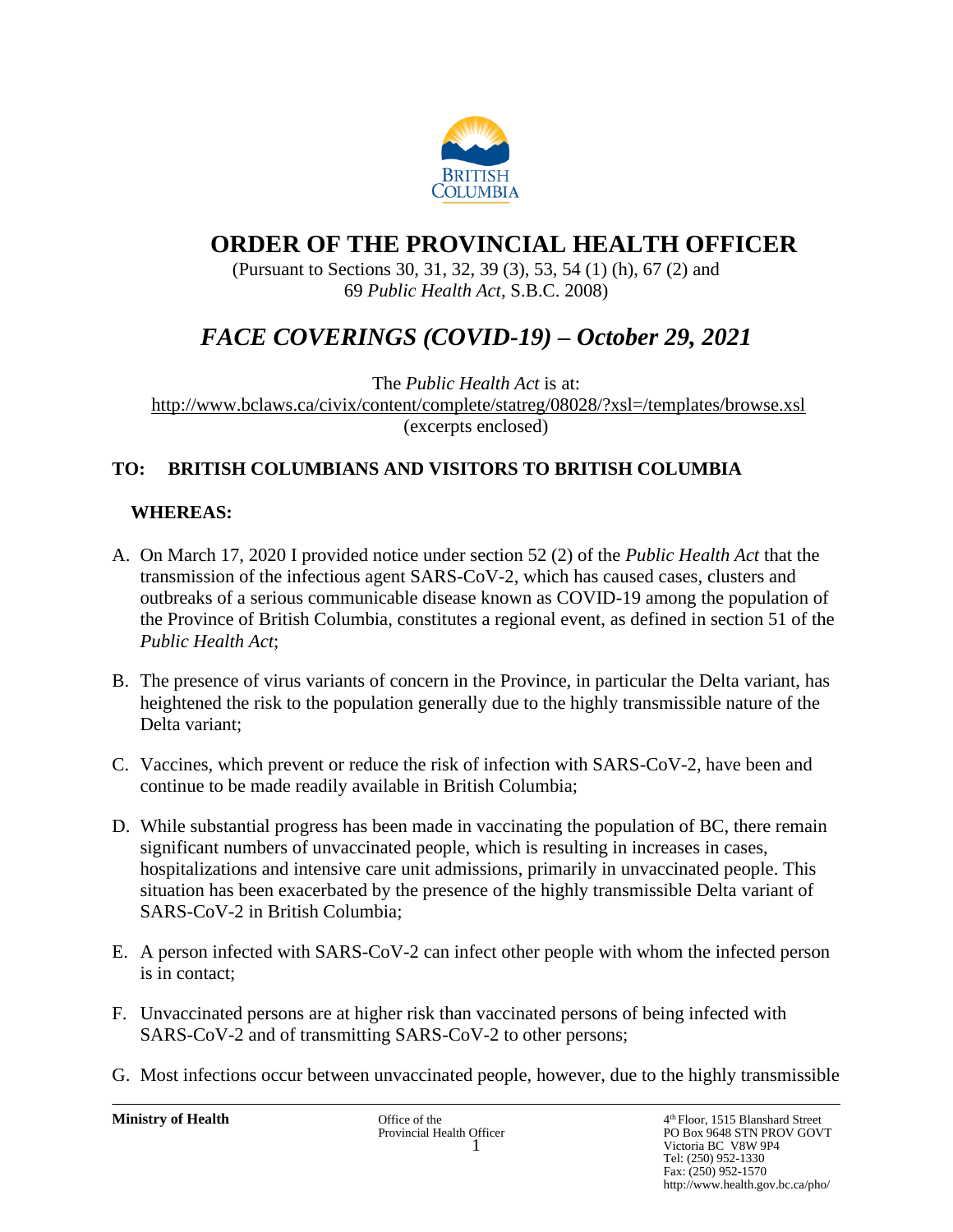nature of the Delta variant, vaccinated people continue to be likely to be exposed to the SARS-CoV-2 virus and to contract COVID-19;

- H. Although to a lesser extent than unvaccinated people, people who are vaccinated can contract the SARS-CoV-2 virus and be a source of transmission of the SARS-CoV-2 virus to others, further perpetuating the transmission chain;
- I. Unvaccinated people are at a much higher risk of serious complications of COVID-19, which can result in hospitalization, admission to intensive care units and death. In addition to serious impacts on the health of a person who contracts COVID-19, high numbers of seriously ill people are overtaxing the health care system to the extent that the health care system is being compromised in its ability to deliver health care to other seriously ill people, further endangering public health;
- J. With the fall season upon us more people are gathering indoors which facilitates and accelerates the transmission of SARS-CoV-2 within BC;
- K. Properly worn, face coverings are one measure that has been shown to suppress the transmission of the SARS-CoV-2 virus and to reduce the risk of contracting COVID-19. The non-wearing of masks by people gathering indoors, some of whom might be infected and some of whom might be susceptible to infection, interferes with the suppression of the SARS-CoV-2 virus;
- L. I recognize the effect of the measures I am putting in place to protect the health of the residents of BC and, with this in mind, have engaged and will continue to engage in a process of reconsideration of these measures, based upon the information and evidence available to me, including infection rates, sources of transmission, the presence of clusters and outbreaks, particularly in facilities, the number of people in hospital and in intensive care, deaths, the emergence of and risks posed by virus variants of concern, vaccine availability, immunization rates, the vulnerability of particular populations and reports from the rest of Canada and other jurisdictions, with a view to balancing the interests of the people affected by the Order, including constitutionally protected interests, against the risk of harm to residents of BC created by the presence of unvaccinated persons in BC;
- M. I further recognize that constitutionally-protected interests include the rights and freedoms guaranteed by the *Canadian Charter of Rights and Freedoms*. These rights and freedoms are not, however, absolute and are subject to reasonable limits, prescribed by law as can be demonstrably justified in a free and democratic society. These limits include proportionate, precautionary and evidence-based restrictions to prevent loss of life, serious illness and disruption of our health system and society. When exercising my powers to protect the health of the public from the risks posed by COVID-19, I am aware of my obligation to choose measures that limit the *Charter* rights and freedoms of British Columbians less intrusively, where doing so is consistent with public health principles;
- N. In addition, I recognize the interests protected by the *Human Rights Code* and have taken these into consideration when exercising my powers to protect the health of the public from the risks posed by COVID-19;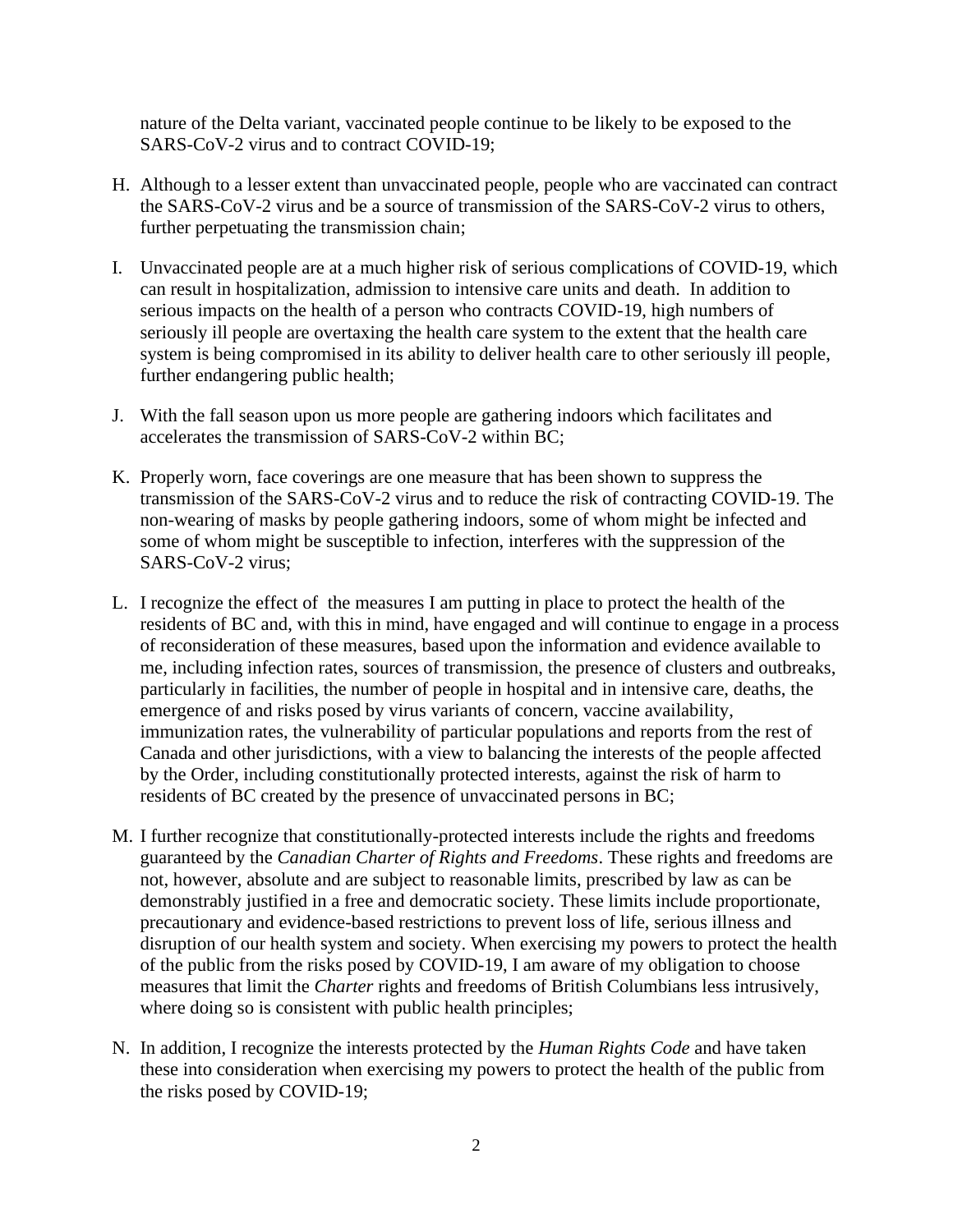- O. I have reason to believe and do believe that
	- (a) the presence of the public, operators, workers, school staff persons and students, postsecondary staff persons and students, and event participants in indoor settings where they intermingle with each other without wearing a face covering a constitutes a health hazard under the *Public Health Act*;
	- (b) in order to mitigate the risk of the transmission of SARS-CoV-2 arising from the presence of the public, operators and workers, school staff persons and students, postsecondary staff persons and students, and event participants in indoor settings where they intermingle without wearing a face covering, it is necessary for me to exercise the powers in sections 30, 31, 32, 39, 53, 54, and 67 (2) of the *Public Health Act* **TO ORDER** as follows:

# **THIS ORDER REPLACES MY ORDER MADE ON SEPTEMBER 28, 2021 WITH RESPECT TO FACE COVERINGS IN INDOOR PUBLIC SPACES.**

# **Definitions**

**1** In this order:

**"classroom"** means an inside area in which a school or, post-secondary institution provides instruction in an educational or training program;

**"inside event"** has the same meaning as in the *Gatherings and Events Order*;

**"face covering"** means either of the following that covers the nose and mouth of a person:

- (a) a medical or non-medical mask;
- (b) a tightly woven fabric;

but does not include a small or large clear plastic face shield

**"fitness facility"** means a place used for fitness activities, including a fitness studio, dance studio or gym, except a gym in a school space or a post-secondary space,;

**"high intensity physical activity"** means an activity involving sustained increased respiration rates and elevated heart rates**;** 

**"hotel"** includes a motel, inn, bed and breakfast, hostel or other place in which rooms are maintained for the accommodation of the public;

**"indoor public space"** means the indoor area of any of the following but does not include a working area

- (a) a building or structure that is provided for the common use of all occupants and invitees of the building or structure, including lobbies, hallways, public bathrooms and elevators, that is used as
	- (i) a retail business,
	- (ii) a service business,
	- (iii) an office building other than office, cubicle or other room in an office building to which a member of the public has been invited by an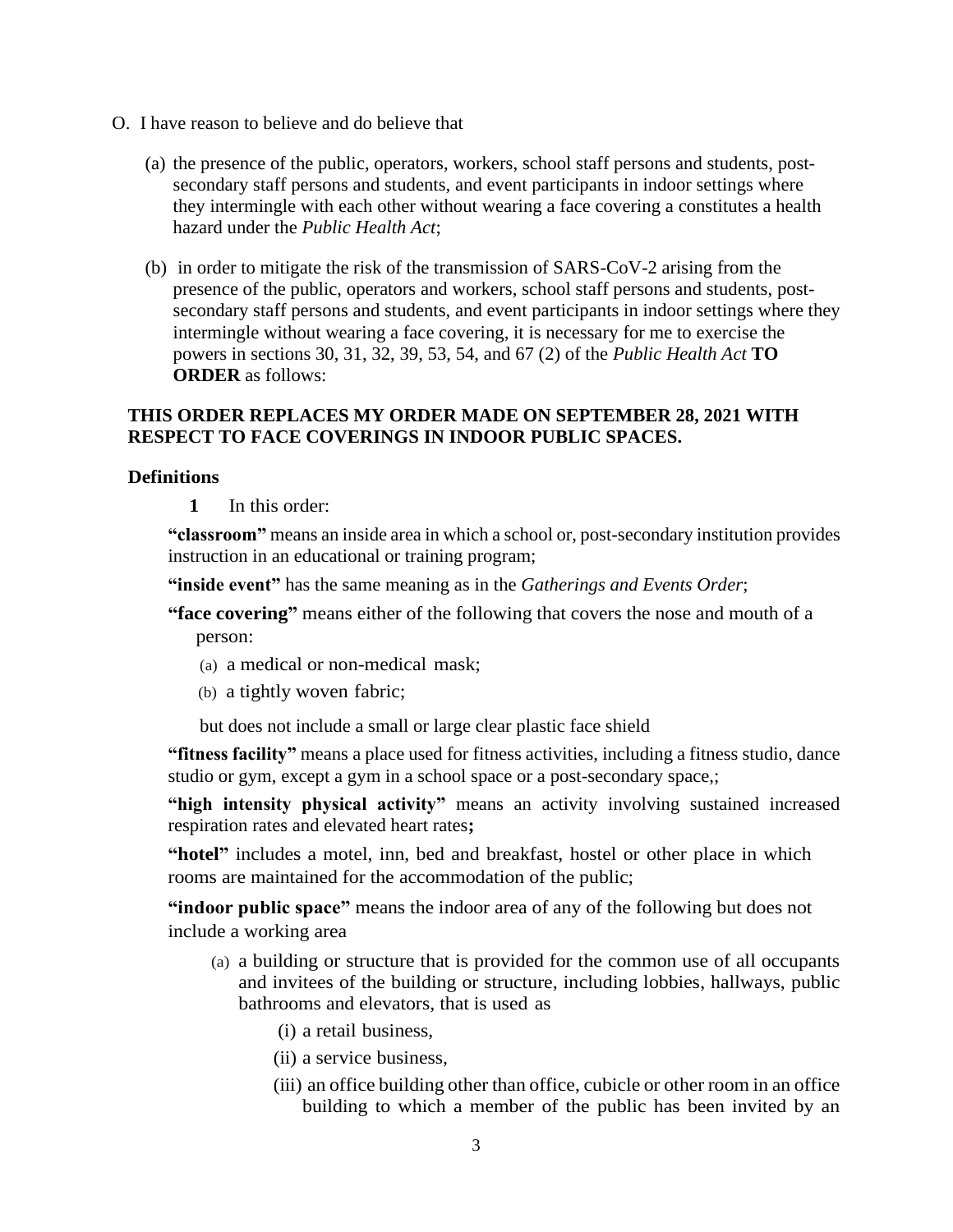operator or worker for the purpose of receiving a service;

- (iv) a hotel,
- (v) a restaurant, pub, bar or other business that prepares and sells food or drink,
- (vi) a mall or shopping centre,
- (vii) a pharmacy,
- (viii) a fitness facility or a sport facility,
- (ix) a place in which a non-profit organization provides goods or services to the public,
- (x) a place that provides cultural, entertainment or recreational services or activities, including a theatre, cinema, concert hall, arcade, billiard hall, museum, gallery or library
- (xi) a conference centre, community hall or other place that hosts public events;
- (xii) a courthouse; or
- (xiii) a place of worship and attached premises operated by a faith community when used for secular purposes;
- (b) a taxi, limousine, perimeter seating vehicle, perimeter seating bus, vehicle used for a commercial ride sharing service or other vehicle for hire;
- (c) a public transportation vehicle;
- (d) the indoor or sheltered portion or a terminal, station or other location at which persons
	- (i) load onto or unload from a public transportation vehicle, or
	- (ii) wait to load onto a public transportation vehicle;
- (e) an airport, heliport or seaplane terminal;
- **"operator"** in relation to an indoor public space means an owner or operator of the indoor public space and includes an organizer of an event;
- **"organizer"** has the same meaning as in the *Gatherings and Events Order*;
- **"participant"** has the same meaning as in the *Gatherings and Events Order*;
- **"perimeter seating"** has the same meaning as in the Passenger Transportation Regulation;
- **"perimeter seating bus"** has the same meaning as in the Passenger Transportation Regulation;
- **"personal service"** means a service provided by a person to or on the body of another person, and includes services provided at a barbershop, beauty parlour, health spa, massage parlour, nail salon, or tattoo shop;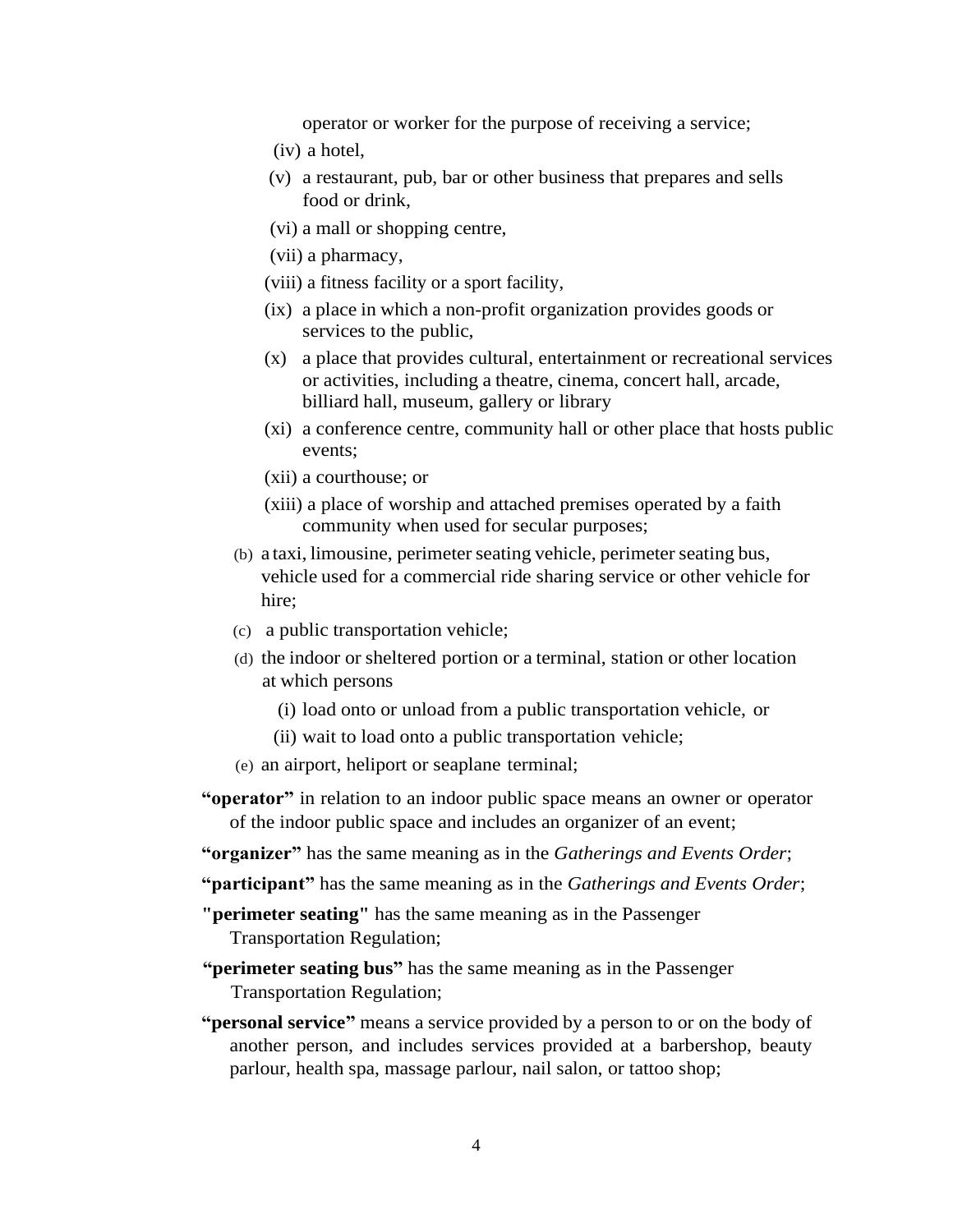**"physical barrier"** means a barrier which is designed, installed and maintained in accordance with WorkSafeBC guidance at

[https://www.worksafebc.com/en/resources/health-safety/information-sheets/covid-](https://www.worksafebc.com/en/resources/health-safety/information-sheets/covid-19-health-safety-designing-effective-barriers?lang=en)[19-health-safety-designing-effective-barriers?lang=en;](https://www.worksafebc.com/en/resources/health-safety/information-sheets/covid-19-health-safety-designing-effective-barriers?lang=en)

# **"post-secondary space"** means

- (a) a building or structure that is operated by a post-secondary institution and provided for the common use of all students and staff of the postsecondary institution, including lobbies, hallways, public bathrooms,
- (b) classrooms, laboratories, gyms and other indoor areas of a building or structure that is operated by a post-secondary institution where students receive educational instruction, services or programming, and,
- (c) vehicles supplied or contracted by the post-secondary institution for the transport of students, if more than one person is present in the vehicle
- **"post-secondary institution"** includes an entity that provides any of the following programs:
	- (a) an educational or training program provided under
		- (i) the *College and Institute Act*,
		- (ii) the *Royal Roads University Act*,
		- (iii) the *Thompson Rivers University Act*,
		- (iv) the *University Act,* or
		- (v) the *Private Training Act*;
	- (b) a program provided in accordance with a consent given under the *Degree Authorization Act*;
	- (c) a theological education or training program provided under an Act;

**"post-secondary staff person"** means an employee, faculty, or other person acting on behalf of a post-secondary institution including a volunteer engaged in postsecondary related activities, and any other person in a post-secondary space who is not a "student" or "visitor";

**"public transportation vehicle"** includes a bus, train or ferry;

**"retail business"** means a business that sells retail goods, including a grocery store, department store, clothing store, liquor or cannabis store, or sporting goods store;

**"service business"** means a business that provides a service, including

- (a) dry cleaning or laundry services,
- (b) insurance services,
- (c) banking services,
- (d) funeral services,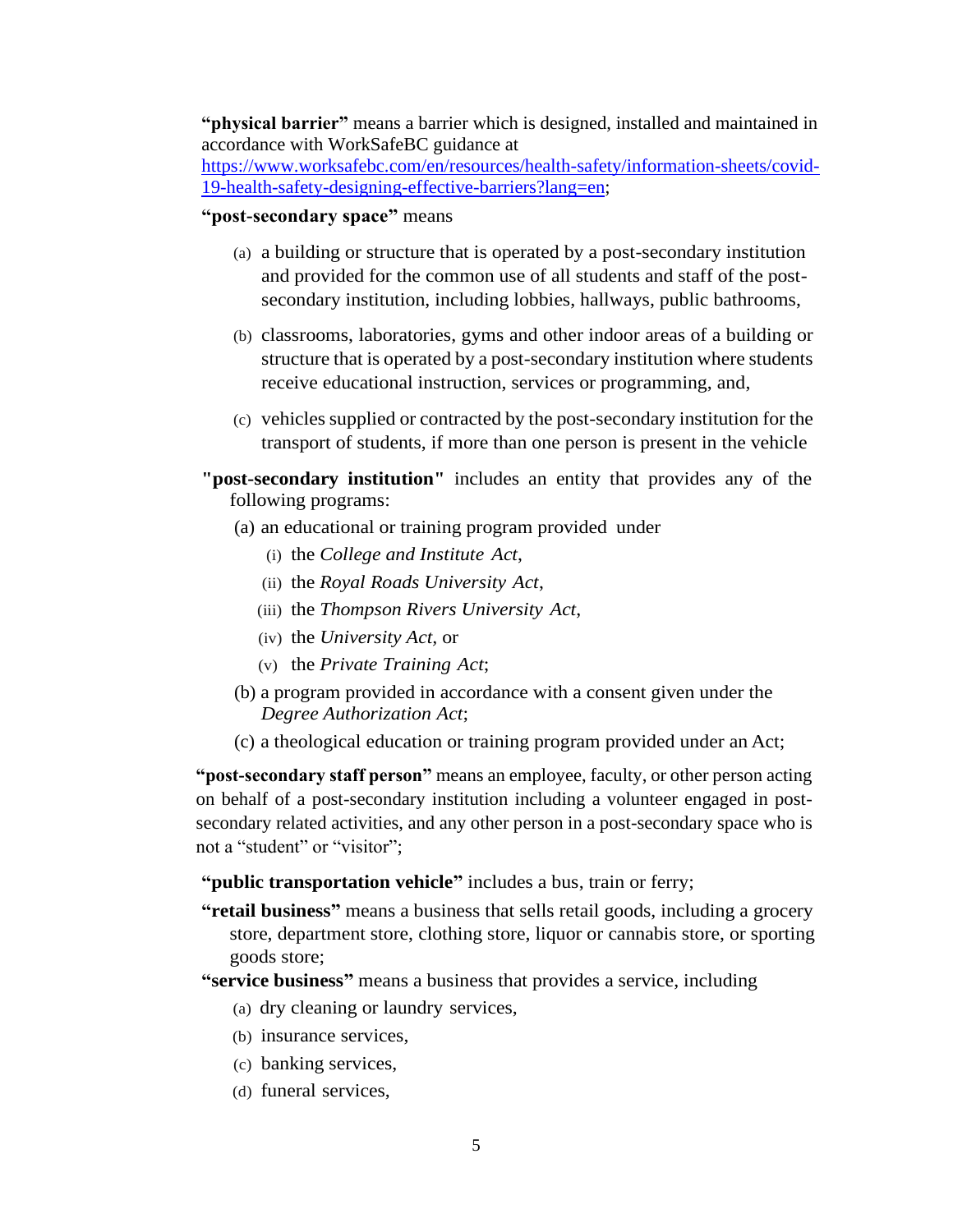- (e) personal services,
- (f) accounting, legal, engineering or other professional services, or
- (g) the services of a tradesperson;

**"school staff person"** means an employee, or other person acting on behalf of a school, including a volunteer engaged in school-related activities, and any other person in a school space who is not a "student" or "visitor";

**"school"** means an entity that operates any of the following:

- (a) a school as defined in the *School Act*;
- (b) a francophone school as defined in the *School Act*;
- (c) a Provincial school as defined in the *School Act*;
- (d) an independent school as defined in the Independent *School Act*;

but does not include an entity that operates a First Nation school certified as an independent school under the *Independent School Act*;

## **"school space"** means

- (a) a building or structure that is operated by a school and provided for the common use of all students and staff of the school, including lobbies, hallways, public bathrooms,
- (b) classrooms, laboratories, gyms and other indoor areas of a building or structure that is operated by a school where students receive educational instruction, services or programming, and;
- (c) vehicles supplied or contracted by the school, including private vehicles for the transport of students, if more than one person is present in the vehicle;

**"sport facility"** means a place used for sport activities, including a gym, ice arena, pool, gymnastics facility or indoor field;

- **"student"** means a person who participates in an educational or training program provided by a school or a post-secondary institution;
- **"visitor"** means a person who is present in an indoor public space, school or post-secondary institution, or at inside event, including a participant, a parent of or caregiver to a student, but does not include the operator of the indoor public space, a worker, a student or staff person;
- **"worker"** means an employee or person acting on behalf of an operator of the indoor public space who works in a workplace and includes an event staff member, official, officiant, volunteer or any other person who is acting in an official or service capacity;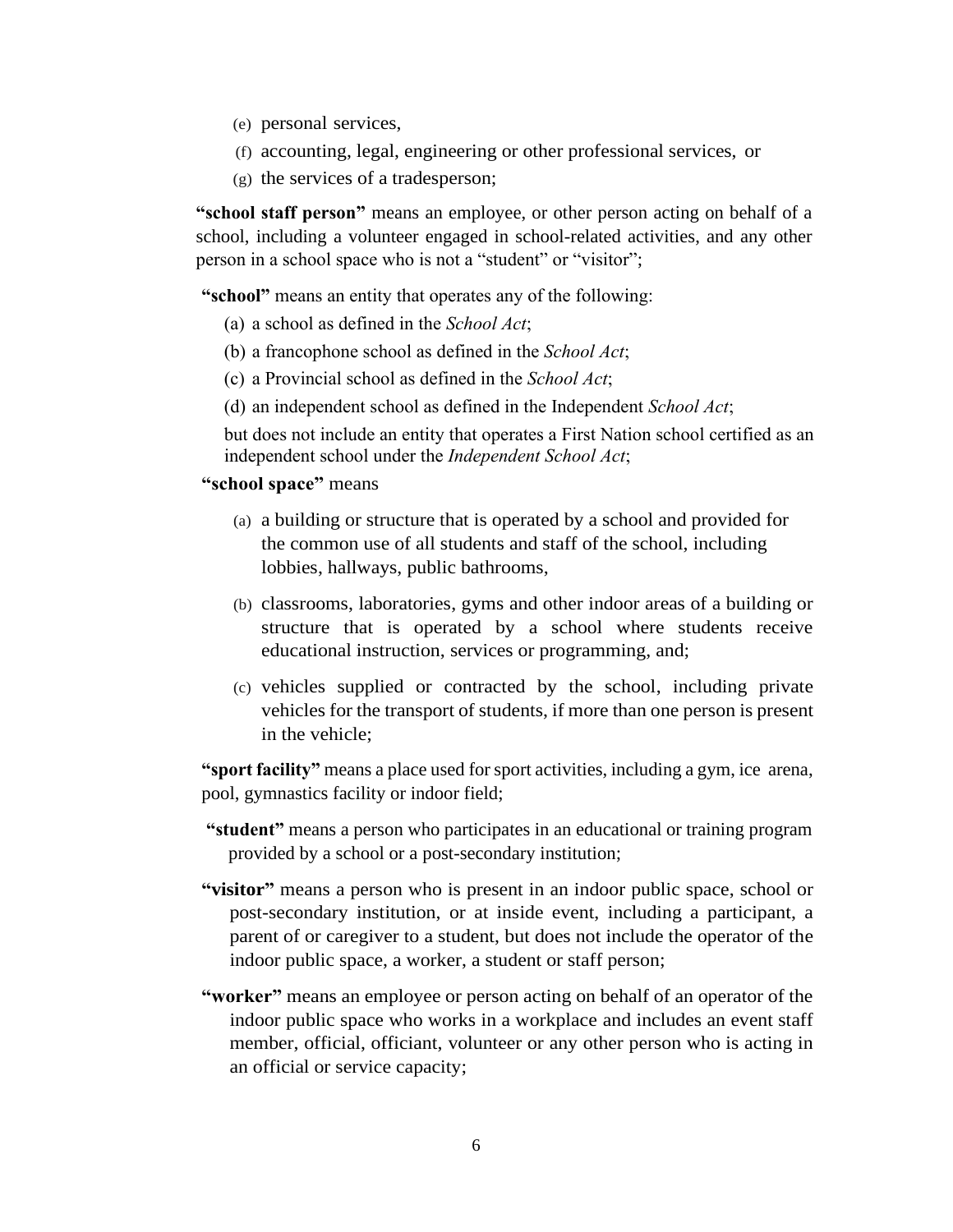**"working area"** means an inside area of a workplace which is accessed by workers of the workplace and to which the public or a participant does not have unrestricted access;

**"workplace"** does not include a worker's private residence

# **Face coverings required in indoor public spaces, school spaces and post-secondary spaces – visitors**

**2** (1) Except as provided under section 3 a visitor must wear a face covering, in accordance with subsection (2), while inside an indoor public space, a school space or a post-secondary space or present at an inside event.

(2) A face covering must be worn in a manner that covers the nose and mouth.

(3) A visitor who is not wearing a face covering as required in subsection (2), must not be inside an indoor public space, school space or postsecondary space or present at an inside event.

# **Exemption from use of face covering in indoor public spaces, school spaces and post secondary spaces and at inside events - visitors**

- **3** (1) Section 2 (2) does not apply as follows:
	- (a) to visitor who is less than 5 years of age;
	- (b) to a visitor who is unable to wear a face covering because of
		- (i) a psychological, behavioural or health condition, or
		- (ii) a physical, cognitive or mental impairment;
	- (c) to a visitor who is unable to put on or remove a face covering without the assistance of another person;
	- (d) if the face covering is removed temporarily for the purposes of identifying the visitor wearing it;
	- (e) while inside a courtroom;
	- (f) while the visitor is consuming food or drink at a, school space, postsecondary space or by the organizer of an inside event;
	- (g) while the visitor is participating in exercise activity or sport at a fitness facility or sport facility or at an inside event;
	- (h) if the face covering is removed to permit the visitor to engage in an activity that cannot be performed while wearing a face covering;
	- (i) while the visitor inside a vehicle on a ferry;
	- (j) while communicating with a person with a disability or diverse ability for whom visual cues, facial expressions, lip-reading or lip movements are essential.
	- (k) except in a school space, the visitor is delivering a presentation or lecture, or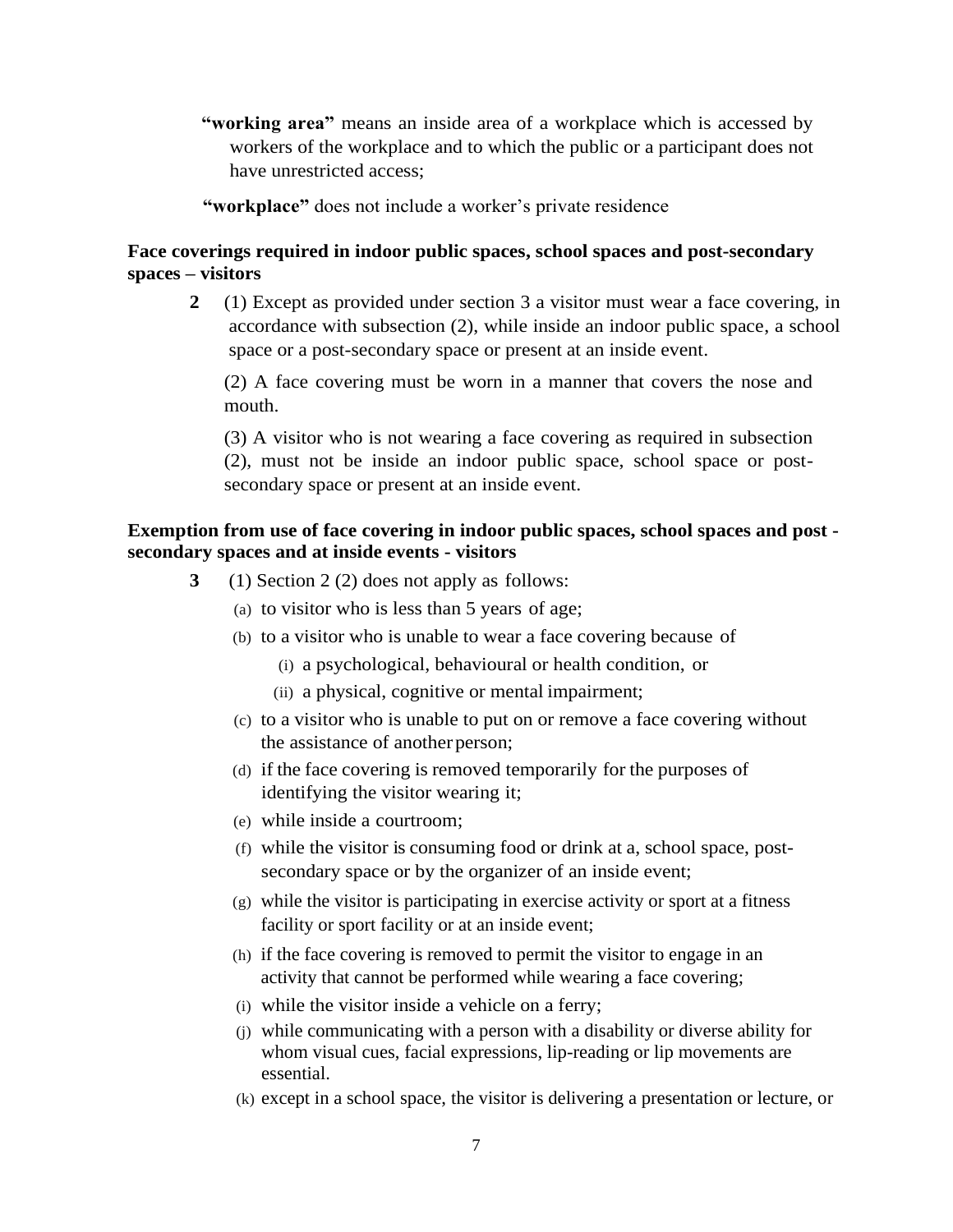performing, if

- (i) there is a distance of two metres separating the visitor and persons attending the presentation, lecture or performance, or
- (ii) there is a physical barrier between the visitor and persons attending the presentation, lecture or performance.

#### **Face coverings required in indoor public spaces – operators and workers**

**4** (1) Except as provided under sections 5 and 6, an operator or worker must wear a face covering while inside an indoor public space or at an inside event in accordance with subsection (2);

(2) Whether provided in an indoor public space or a working area or at an inside event, an operator or worker must wear a face covering

- (a) when providing a personal service to a client
- (b) serving a customer in a restaurant, pub, bar or other business that prepares and sells food or drink
- (c) working at an inside event
- (d) serving customers in a retail business.

(3) A face covering must be worn in a manner that covers the nose and mouth.

(4) An operator or worker who does not wear a face covering due to the application of an exemption in section 5 must not engage in a activity described in section 4 (2), unless there is a physical barrier between the operator or worker and the visitor.

# **Exemption from use of face covering in indoor public spaces – operators and workers**

- **5** Section 4 (3) does not apply to an operator or worker as follows:
	- (a) If the operator or worker is unable to wear a face covering because of
		- (i) a psychological, behavioural or health condition, or
		- (ii) a physical, cognitive or mental impairment;
	- (b) if the operator or worker is unable to put on or remove a face covering without the assistance of another person;
	- (c) if the face covering is removed temporarily for the purposes of identifying the operator or worker;
	- (d) while the operator or worker is consuming food or drink ;
	- (e) the operator or worker is participating in an exercise activity or sport at a fitness facility or sport facility;
	- (f) while inside a vehicle on a ferry;
	- (g) while inside a courtroom;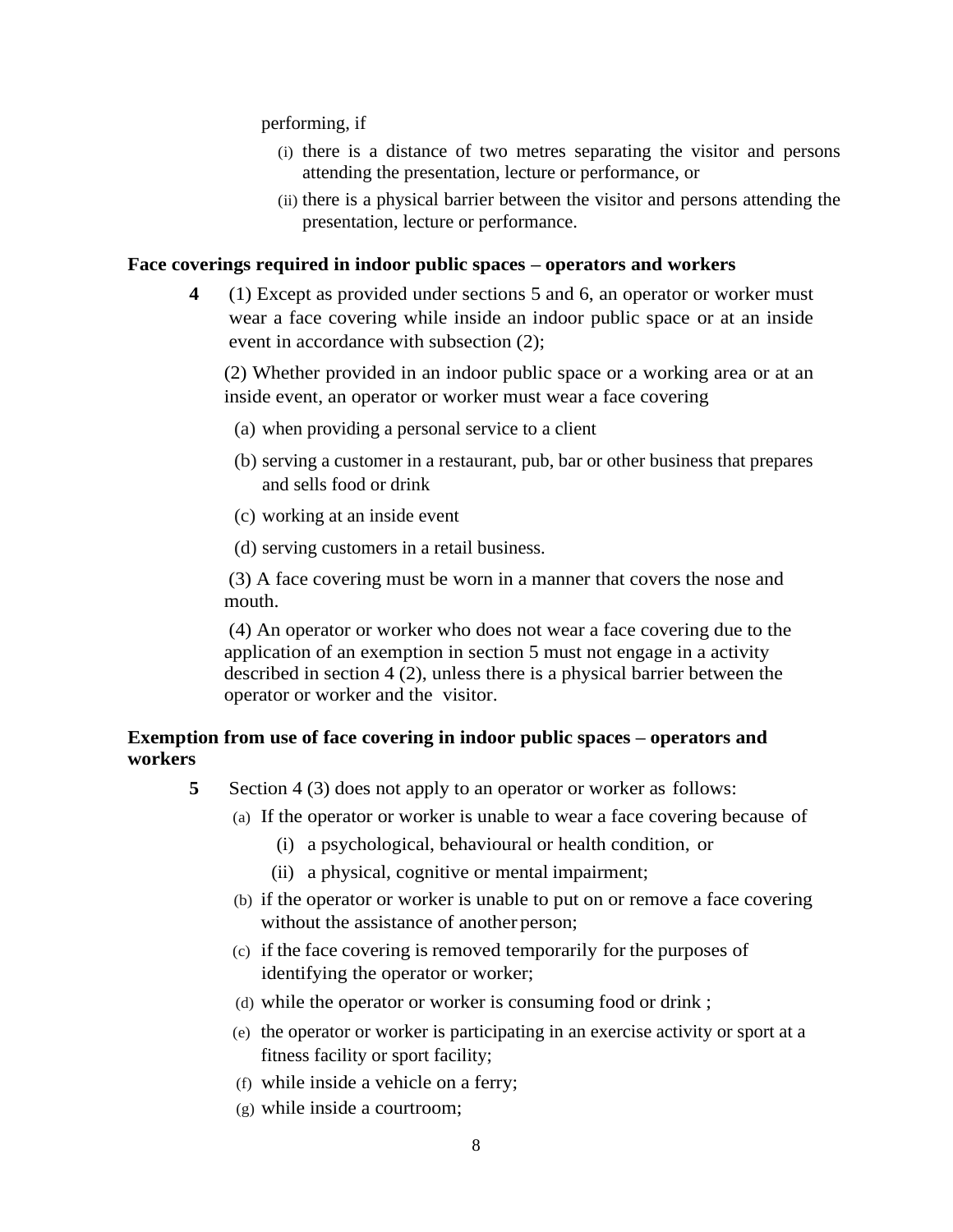- (h) while communicating with a person with a disability or diverse ability for whom visual cues, facial expressions, lip-reading or lip movements are essential,
- (i) there is a physical barrier which blocks the transmission of droplets between
	- i. the worker and other workers, or
	- ii. the worker and a visitor.

# **Face coverings required in post-secondary spaces – students and post-secondary staff persons**

**6** (1) Except as provided under section 7, students and post-secondary staff persons must wear a face covering in accordance with subsection (2) while inside a post-secondary space

(2) A face covering must be worn in a manner that covers the nose and mouth.

(3) A student or a post-secondary staff person who is not wearing a face covering as provided in subsection (2) must not be inside a post-secondary institution space.

## **Exemptions from use of face coverings – post-secondary students**

- **7** Section 6 (2) does not apply to a student as follows:
	- (a) If the student is unable to wear a face covering because of
		- (i) a psychological, behavioural or health condition, or
		- (ii) a physical, cognitive or mental impairment;
	- (b) if the student is unable to put on or remove a face covering without the assistance of another person;
	- (c) if the face covering is removed temporarily for the purposes of identifying the student;
	- (d) while the student is consuming food or drink;
	- (e) while participating in exercise or sport organized by the post-secondary institution or at a fitness facility or sport facility operated by the postsecondary institution;
	- (f) while communicating with a person with a disability or diverse ability for whom visual cues, facial expressions, lip-reading or lip movements are essential;
	- (g) if the mask is removed temporarily to engage in an educational activity that cannot be performed while wearing a mask, for example while actively playing a wind instrument;
	- (h) if the student is behind a barrier separating the student from other persons, for example a divider or cubicle;
	- (i) if the student is in a post-secondary space and no other students, post-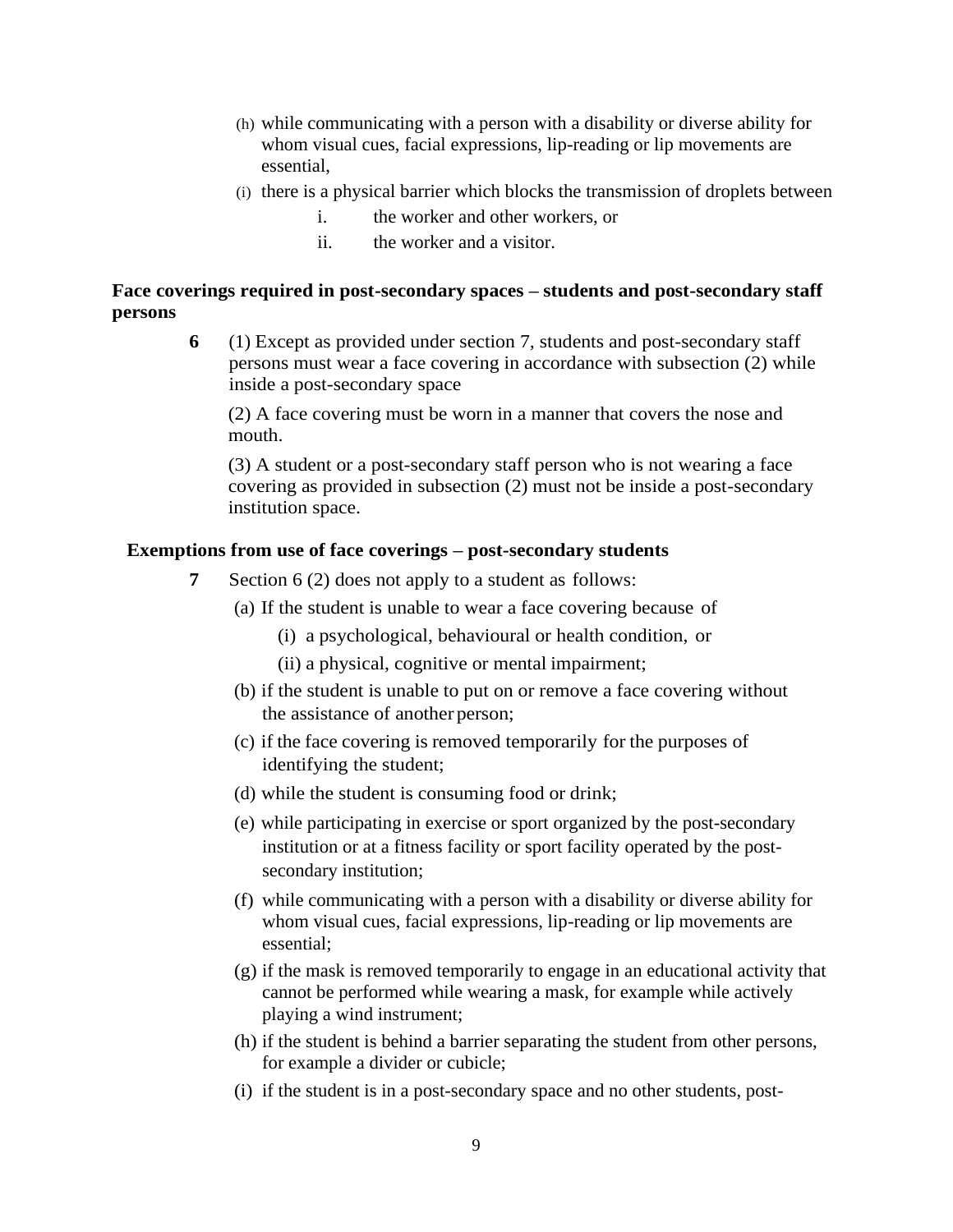secondary staff persons or members of the public are present.

- (j) the student is delivering a presentation or lecture or performing, if
	- (i) there is a distance of two metres separating the student delivering the presentation, lecture or performing and students and other persons attending the presentation, lecture or performance, or
	- (ii) there is a physical barrier between the student delivering the presentation or lecture or performing and students and other persons attending the presentation, lecture or performance.

## **Exemptions from use of face coverings – post-secondary staff persons**

- **8** Section 6 (2) does not apply to a post-secondary staff person as follows:
	- (a) If the post-secondary staff person is unable to wear a face covering because of
		- (i) a psychological, behavioural or health condition, or
		- (ii) a physical, cognitive or mental impairment;
	- (b) if the post-secondary staff person is unable to put on or remove a face covering without the assistance of another person;
	- (c) if the face covering is removed temporarily for the purposes of identifying the post-secondary staff person;
	- (d) while the post-secondary staff person is consuming food or drink;
	- (e) if the face covering is removed temporarily to engage in an educational activity that cannot be performed while wearing a face covering, for example while actively playing a wind instrument;
	- (f) while participating in exercise or sport organized by the post-secondary institution or at a fitness facility or sport facility operated by the postsecondary institution;
	- (g) while communicating with a person with a disability or diverse ability for whom visual cues, facial expressions, lip-reading or lip movements are essential;
	- (h) if the post-secondary staff person is in an office or other indoor area of a building or structure operated by the post-secondary institution and if no students or members of the public are present;
	- (i) if the post-secondary staff person is delivering a presentation or lecture or teaching or performing, if
		- i. there is a distance of two metres separating the post-secondary staff person and students and other persons, or
		- ii. if there is a physical barrier between the post-secondary staff person and students and other persons in attendance.

#### **Face coverings required in school spaces – school students and school staff persons**

**9** (1) Except as provided under section 10, students in Kindergarten to Grade 12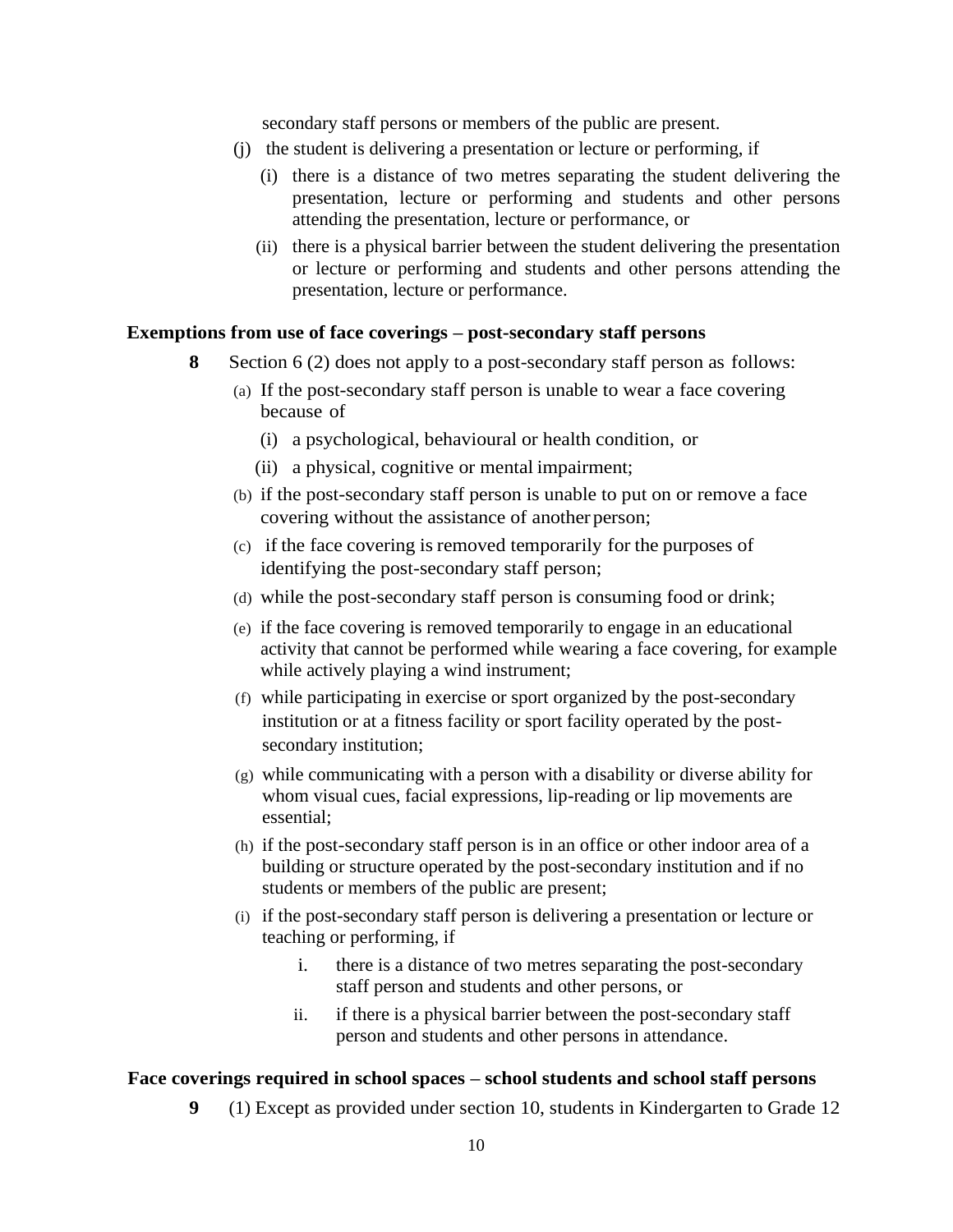and school staff persons must wear a face covering, in accordance with subsection (2) while inside a school space

(2) A face covering must be worn in a manner that covers the nose and mouth.

(3) A school staff person who is not wearing a face covering as provided in subsection (2) must not be inside a school space.

#### **Exemptions from use of face coverings – school students**

- **10** Section 9 (2) does not apply to a student as follows:
	- (a) If the student is unable to wear a face covering because of
		- (i) a psychological, behavioural or health condition, or
		- (ii) a physical, cognitive or mental impairment;
	- (b) if the student is unable to put on or remove a face covering without the assistance of another person;
	- (c) if the face covering is removed temporarily for the purposes of identifying the student;
	- (d) while the student is consuming food or drink;
	- (e) while participating in high intensity fitness activity at school or organized by the school or at a fitness facility or sport facility operated by the school:
	- (f) while communicating with a person with a disability or diverse ability for whom visual cues, facial expressions, lip-reading or lip movements are essential;
	- (g) if the face covering is removed temporarily to engage in an educational activity that cannot be performed while wearing a face covering, for example while actively playing a wind instrument;
	- (h) if the student is behind a barrier separating the student from other persons, for example a divider or cubicle;
	- (i) if the student is in a school space and no other students, school staff, visitors or other persons are present.

#### **Exemptions from use of face coverings –school staff persons**

- **11** Section 9 (2) does not apply to a school staff person as follows:
	- (a) If the school staff person is unable to wear a face covering because of
		- (i) a psychological, behavioural or health condition, or
		- (ii) a physical, cognitive or mental impairment;
	- (b) if the school staff person is unable to put on or remove a face covering without the assistance of another person;
	- (c) if the face covering is removed temporarily for the purposes of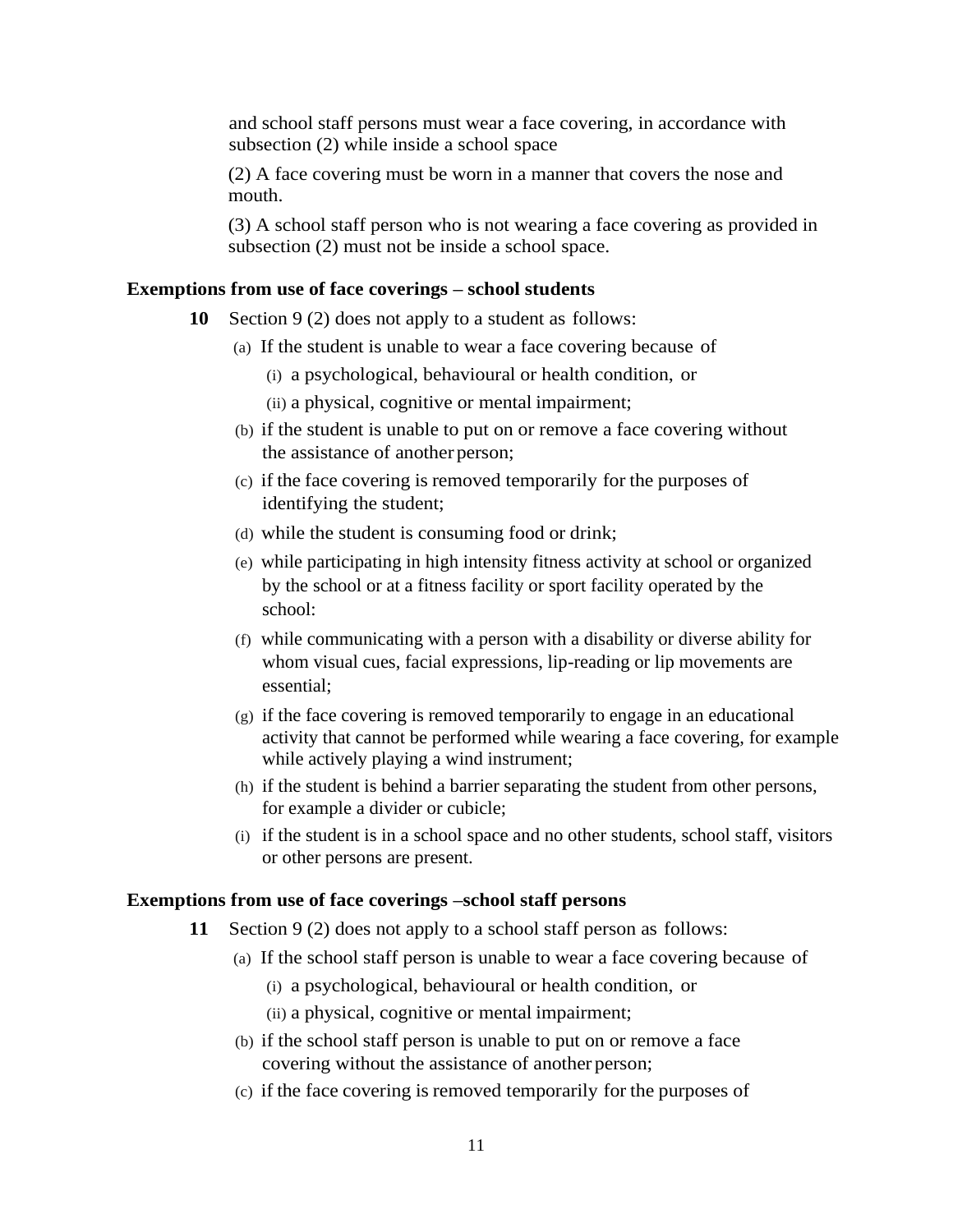identifying the school staff person;

- (d) while the school staff person is consuming food or drink;
- (e) if the face covering is removed temporarily to engage in an educational activity that cannot be performed while wearing a face covering, for example while actively playing a wind instrument or participating in high intensity physical activity;
- (f) while communicating with a person with a disability or diverse ability for whom visual cues, facial expressions, lip-reading or lip movements are essential;
- (g) if the school staff person is behind a barrier separating the school staff person from other persons, for example a divider or cubicle;
- (h) if the school staff person is in a school space and no other students, school staff, visitors or other persons are present.

# **Signage**

**12** Operators of indoor public spaces, schools, and post-secondary institutions and organizers of inside events must post signage at the entrance to all indoor areas covered by this order notifying that face coverings are required to be worn in accordance with this order.

# **Order does not prevent further requirements**

**13** Nothing in this order prevents an operator, school or post-secondary institution or organizer of an inside event from having additional requirements in relation to face coverings.

# **RELATED MEDICAL HEALTH OFFICERS ORDERS**

Recognizing that the risk differs in different regions of the province, and that medical health officers are in the best position to assess local circumstances and to determine whether additional or more restrictive steps need to be taken to reduce the risk of the transmission of COVID-19, **I FURTHER ORDER**:

1. A medical health officer may issue an order further to this Order, for the purpose of having the provisions of the direction or the order incorporated into this Order. An order may add further prohibitions, or impose more restrictive limitations or conditions, in the whole or part of the geographic area of the Province for which the medical health officer is designated and, subject to section 2, the provisions of the direction or order are incorporated into this Order when posted on my website. For certainty, a contravention of an order of a medical health officer issued further to this Order, and posted on my website, is a contravention of this Order.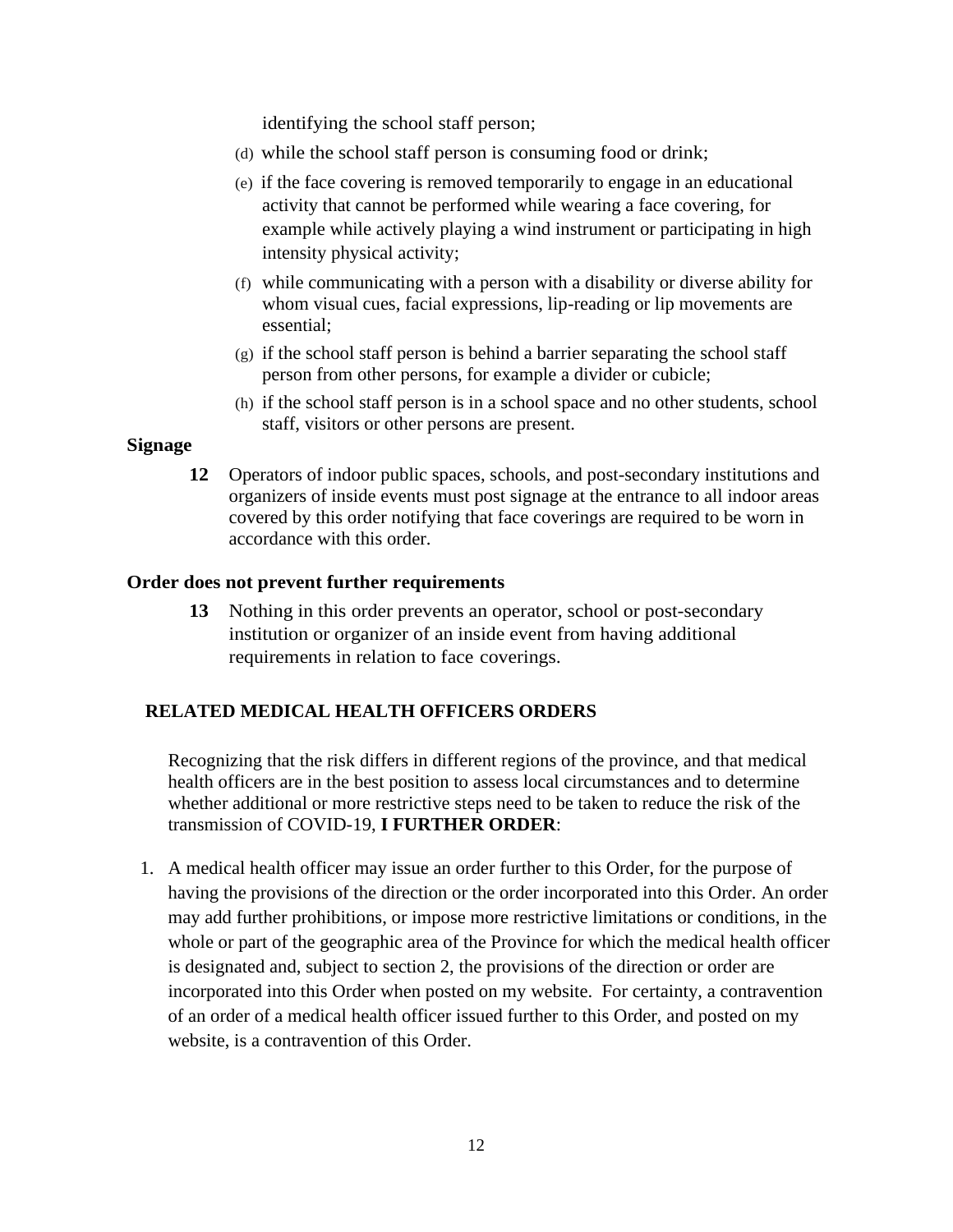2. While it is in force, a provision in an order made by a medical health officer further to this Order and posted on my website, which adds further prohibitions or imposes more restrictive limitations or requirements than this Order, applies in the whole or part of the geographic area of the Province for which the medical health officer is designated, despite the provisions of this Order.

This Order does not have an expiration date.

Pursuant to section 54 (1) (h) of the *Public Health Act*, and in accordance with the emergency powers set out in Part 5 of the *Public Health Act*, I will not be accepting requests for reconsideration of this Order.

You are required under section 42 of the *Public Health Act* to comply with this Order. Failure to comply with this Order is an offence under section 99 (1) (k) of the *Public Health Act*.

If you fail to comply with this Order, I have the authority to take enforcement action against you under Part 4, Division 6 of the *Public Health Act.*

You may contact me at:

Dr. Bonnie Henry, Provincial Health Officer 4th Floor, 1515 Blanshard Street PO Box 9648 STN PROV GOVT, Victoria BC V8W 9P4 Fax: (250) 952-1570 Email: [ProvHlthOffice@gov.bc.ca](mailto:ProvHlthOffice@gov.bc.ca)

DATED THIS: 29<sup>th</sup> day of October 2021

 $S$ igned:  $\mathcal{L}$  fenta Bonnie Henry MD, MPH, FRCPC Provincial Health Officer

DELIVERY BY: Posting to the BC Government the BC Centre for Disease Control websites.

Enclosure: Excerpts of the *Public Health*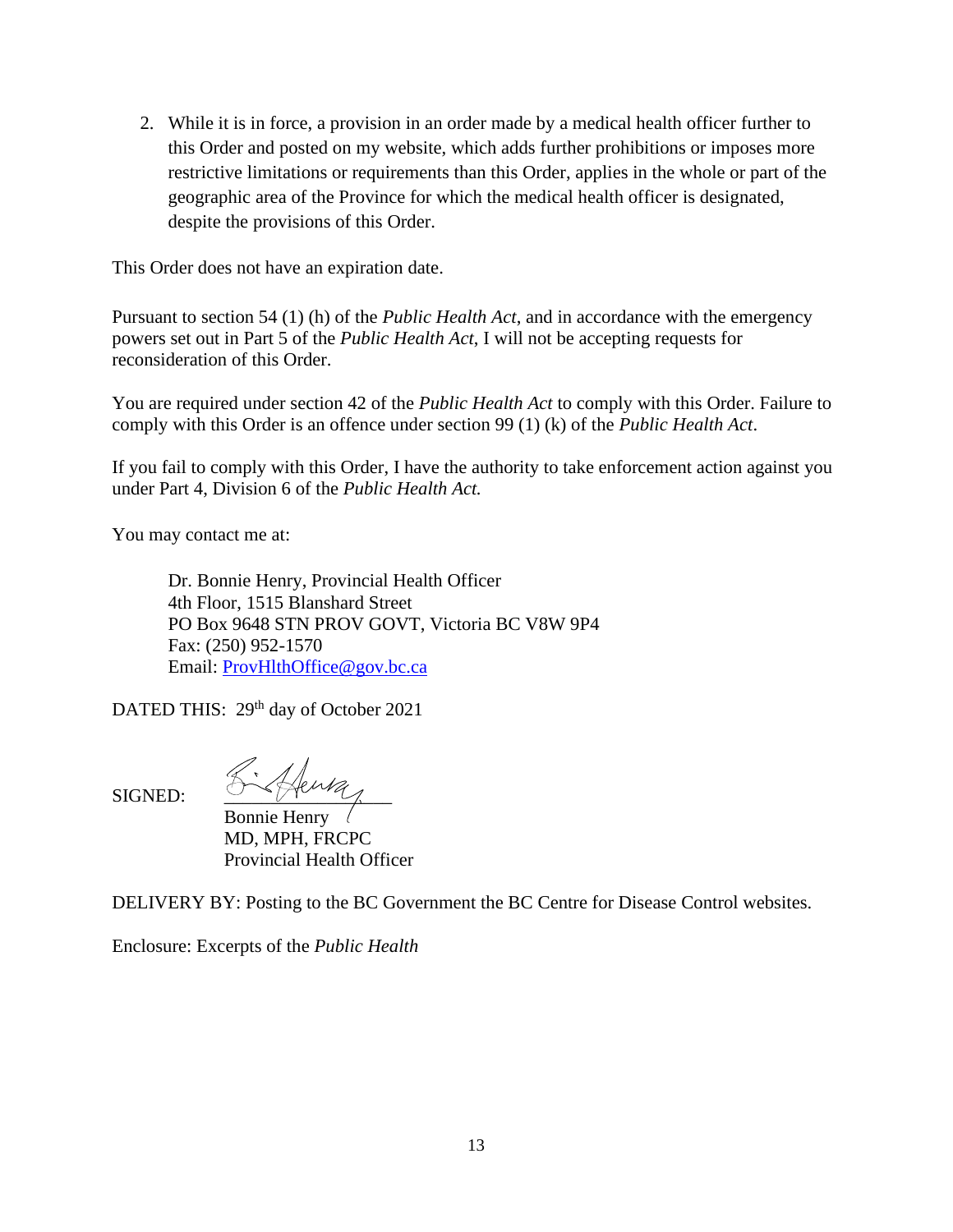# **ENCLOSURE**

# **Excerpts of the** *Public Health Act* **[SBC 2008] c. 28**

# **Definitions**

# **1 In this Act:**

#### *"***health hazard***"* means

(a) a condition, a thing or an activity that

(i) endangers, or is likely to endanger, public health, or

(ii) interferes, or is likely to interfere, with the suppression of infectious agents or hazardous agents, or

(b) a prescribed condition, thing or activity, including a prescribed condition, thing or activity that

(i) is associated with injury or illness, or

(ii) fails to meet a prescribed standard in relation to health, injury or illness;

#### **When orders respecting health hazards and contraventions may be made**

**30** (1) A health officer may issue an order under this Division only if the health officer reasonably believes that

(a) a health hazard exists,

(b) a condition, a thing or an activity presents a significant risk of causing a health hazard,

(c) a person has contravened a provision of the Act or a regulation made under it, or

(d) a person has contravened a term or condition of a licence or permit held by the person under this Act.

(2) For greater certainty, subsection (1) (a) to (c) applies even if the person subject to the order is complying with all terms and conditions of a licence, a permit, an approval or another authorization issued under this or any other enactment.

#### **General powers respecting health hazards and contraventions**

**31** (1) If the circumstances described in section 30 *[when orders respecting health hazards and contraventions may be made]* apply, a health officer may order a person to do anything that the health officer reasonably believes is necessary for any of the following purposes:

(a) to determine whether a health hazard exists;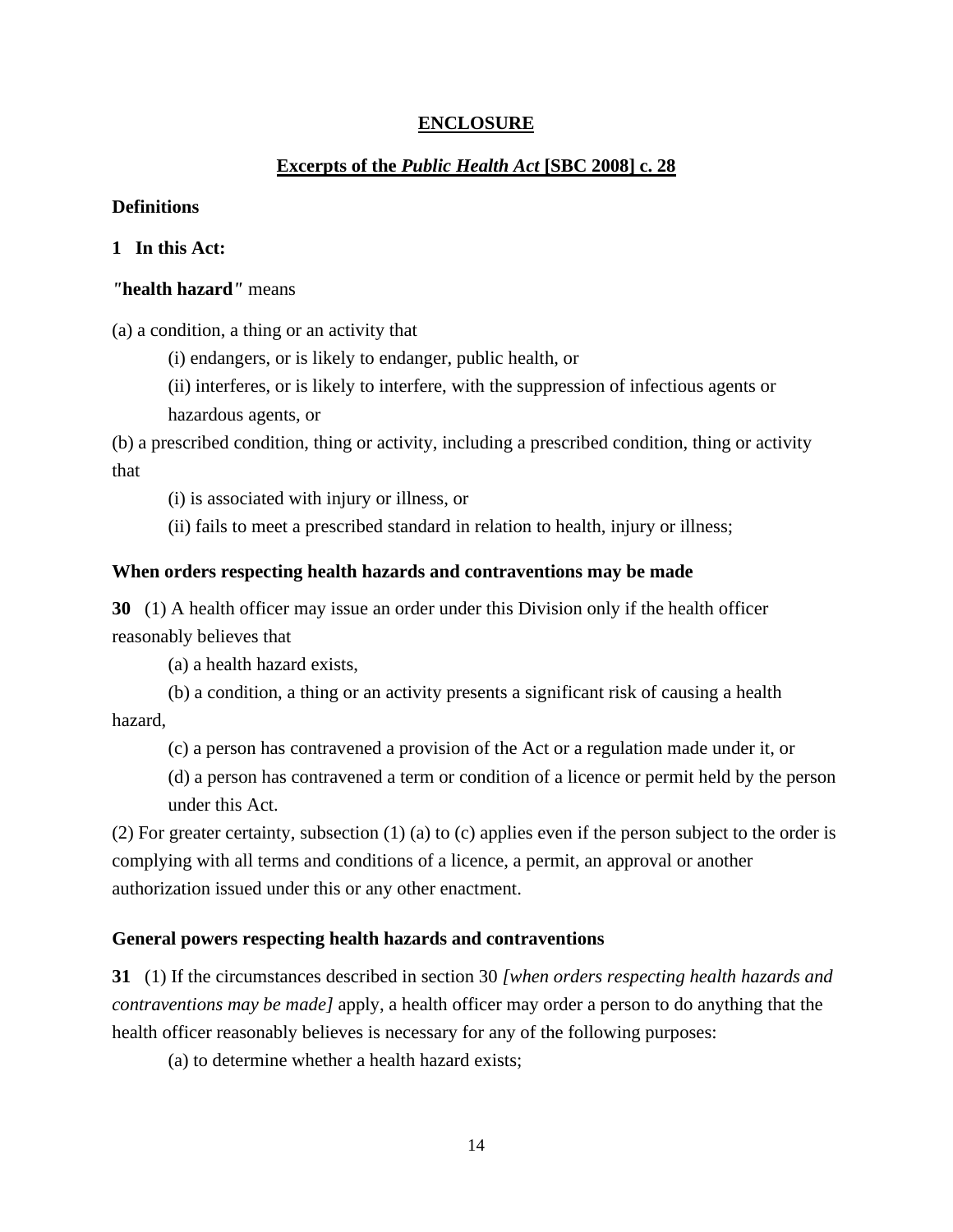(b) to prevent or stop a health hazard, or mitigate the harm or prevent further harm from a health hazard;

(c) to bring the person into compliance with the Act or a regulation made under it;

(d) to bring the person into compliance with a term or condition of a licence or permit held by that person under this Act.

(2) A health officer may issue an order under subsection (1) to any of the following persons:

(a) a person whose action or omission

(i) is causing or has caused a health hazard, or

(ii) is not in compliance with the Act or a regulation made under it, or a term or condition of the person's licence or permit;

(b) a person who has custody or control of a thing, or control of a condition, that

(i) is a health hazard or is causing or has caused a health hazard, or

(ii) is not in compliance with the Act or a regulation made under it, or a term or condition of the person's licence or permit;

(c) the owner or occupier of a place where

(i) a health hazard is located, or

(ii) an activity is occurring that is not in compliance with the Act or a regulation made under it, or a term or condition of the licence or permit of the person doing the activity.

#### **Specific powers respecting health hazards and contraventions**

**32** (1) An order may be made under this section only

(a) if the circumstances described in section 30 *[when orders respecting health hazards and contraventions may be made]* apply, and

(b) for the purposes set out in section 31 (1) *[general powers respecting health hazards and contraventions]*.

(2) Without limiting section 31, a health officer may order a person to do one or more of the following:

(a) have a thing examined, disinfected, decontaminated, altered or destroyed, including

(i) by a specified person, or under the supervision or instructions of a specified person,

(ii) moving the thing to a specified place, and

- (iii) taking samples of the thing, or permitting samples of the thing to be taken;
- (b) in respect of a place,

(i) leave the place,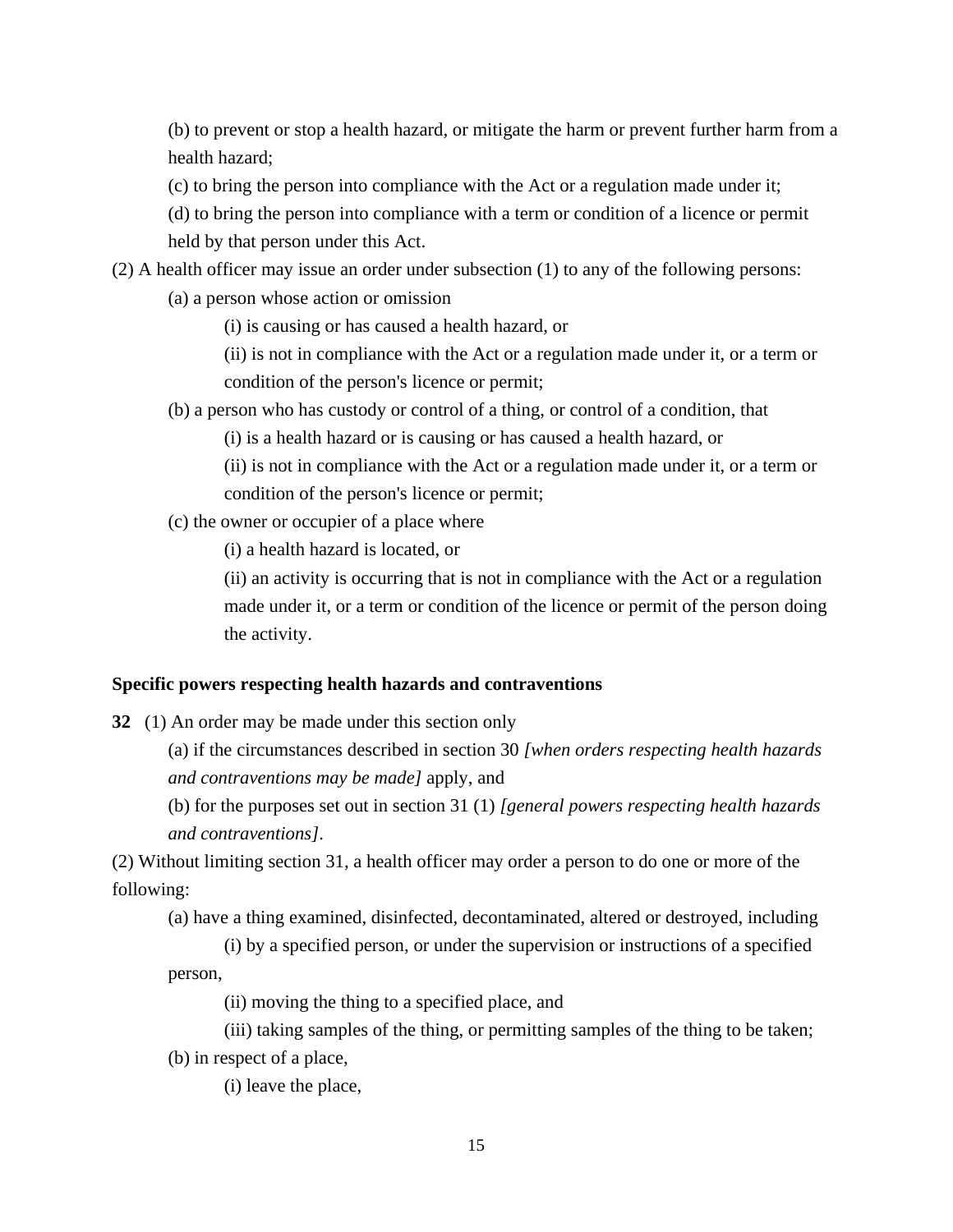(ii) not enter the place,

(iii) do specific work, including removing or altering things found in the place, and altering or locking the place to restrict or prevent entry to the place, (iv) neither deal with a thing in or on the place nor dispose of a thing from the place, or deal with or dispose of the thing only in accordance with a specified procedure, and

(v) if the person has control of the place, assist in evacuating the place or examining persons found in the place, or taking preventive measures in respect of the place or persons found in the place;

(c) stop operating, or not operate, a thing;

(d) keep a thing in a specified place or in accordance with a specified procedure;

(e) prevent persons from accessing a thing;

(f) not dispose of, alter or destroy a thing, or dispose of, alter or destroy a thing only in accordance with a specified procedure;

(g) provide to the health officer or a specified person information, records, samples or other matters relevant to a thing's possible infection with an infectious agent or contamination with a hazardous agent, including information respecting persons who may have been exposed to an infectious agent or hazardous agent by the thing;

(h) wear a type of clothing or personal protective equipment, or change, remove or alter clothing or personal protective equipment, to protect the health and safety of persons; (i) use a type of equipment or implement a process, or remove equipment or alter equipment or processes, to protect the health and safety of persons;

(j) provide evidence of complying with the order, including

(i) getting a certificate of compliance from a medical practitioner, nurse practitioner or specified person, and

(ii) providing to a health officer any relevant record;

(k) take a prescribed action.

(3) If a health officer orders a thing to be destroyed, the health officer must give the person having custody or control of the thing reasonable time to request reconsideration and review of the order under sections 43 and 44 unless

(a) the person consents in writing to the destruction of the thing, or

(b) Part 5 *[Emergency Powers]* applies.